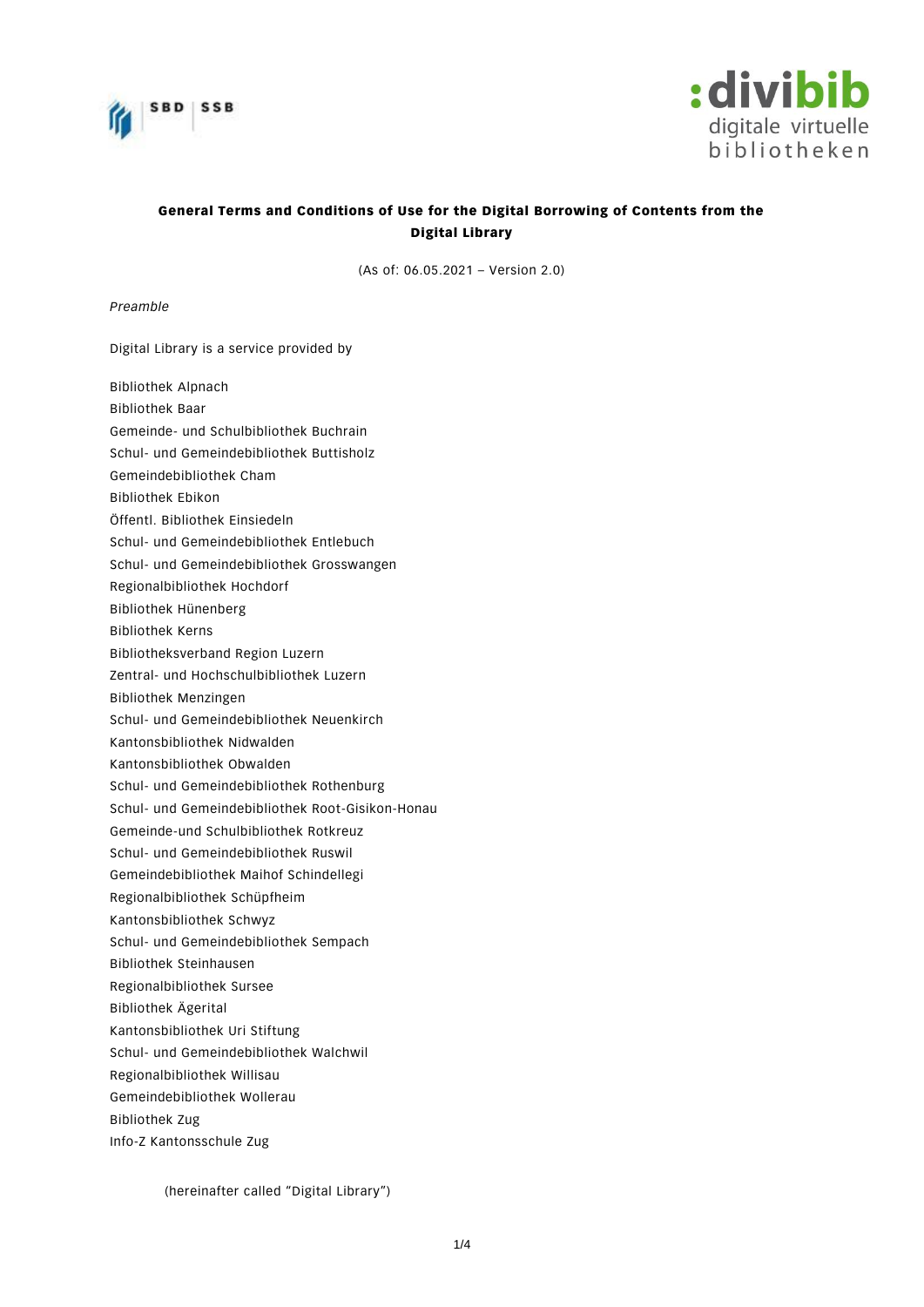



for their members. Through Digital Library, a wide variety of contents can be borrowed digitally, e.g. language works/courses, audiobooks, radio plays, digital media such as videos and software, etc. The performance of technical, administrative and copyright contractual aspects of this innovative service shall be provided by SBD.bibliotheksservice ag, Bern, (hereinafter called SBD) respectively, on behalf of SBD, by DiViBib GmbH, Luisenstr. 19, 65185 Wiesbaden, on behalf of the above-named libraries. The accounting and invoicing of the services performed by SBD for the registered Library users shall occur exclusively through and in relationship with the Library enabling you to use the Digital Library. One may use Digital Library based on the prerequisite that one has been registered with the Library and that the registration has been approved and activated by the Library.

### *§ 1 Scope of Validity*

(1) Through Digital Library, registered Library users can use and digitally borrow copyright protected language works/courses, audiobooks, radio plays, digital media such as videos and software, etc. (hereinafter called "Contents").

(2) These Terms and Conditions of Use shall apply to all digital contents made available, be they on a payment basis or free of charge. They shall apply to the users' digital borrowing of contents for the first time as well as to each borrowing in the future, even if the Library user does not explicitly renew the confirmation of the validity of these Terms and conditions of Use when visiting the Library and/or retrieving contents later on. The terms and conditions are always accessible within the framework of the online holdings and can be printed out at any time.

(3) Rules and regulations that deviate from these Terms and Conditions of Use shall not be recognized, unless they are confirmed in writing.

# *§ 2 Registration / Library User ID and Password*

The prerequisite for the digital borrowing of contents in the Digital Library system is that the Library Users be registered with the Library. Registered Library Users (hereinafter called 'Library Users') can borrow digital content by using the library user ID and password given to them by the Library.

#### *§ 3 Digital Loans / Granting of Rights / Copyrights / Technical Protective Measures*

(1) Digital borrowing shall be effected through the downloading and/or streaming of contents on the Internet or any other digital network. The scope of use permissible for the contents in question within the framework of a digital loan process shall be communicated to the Library Users in connection with the loan process; the scope of use described therein shall spell out the respective rights being granted. After the expiration of the borrowing period, the use of the contents, in particular any duplication, shall no longer be permitted. Streamed content, which is understood as constituent parts of content that are continually received for immediate use or playback of individual constituent parts, may not be recorded or in any way copied. If Library Users return the digital content before the loan period has expired, they are responsible for ensuring that the loaned digital material is deleted from all their mobile devices.

(2) The digital contents made available to Library Users are protected by copyright or otherwise. Library Users herewith shall recognize explicitly the rights protected by copyright law and/or other rights and shall commit themselves not to violate them.

(3) SBD shall grant the Library Users within the framework of a digital loan process a simple non-transferable right that is limited in time to use the digitally borrowed content exclusively for personal purposes and within the framework of the respective scope stated and permitted for digital borrowing. Library Users shall not remove copyright notices, trademarks and other reservations of rights in the digitally borrowed contents. They also shall not change or modify the digitally borrowed contents in substance and/or editorially in any way or use their changed/modified versions, shall not copy them for third parties, make them a vailable to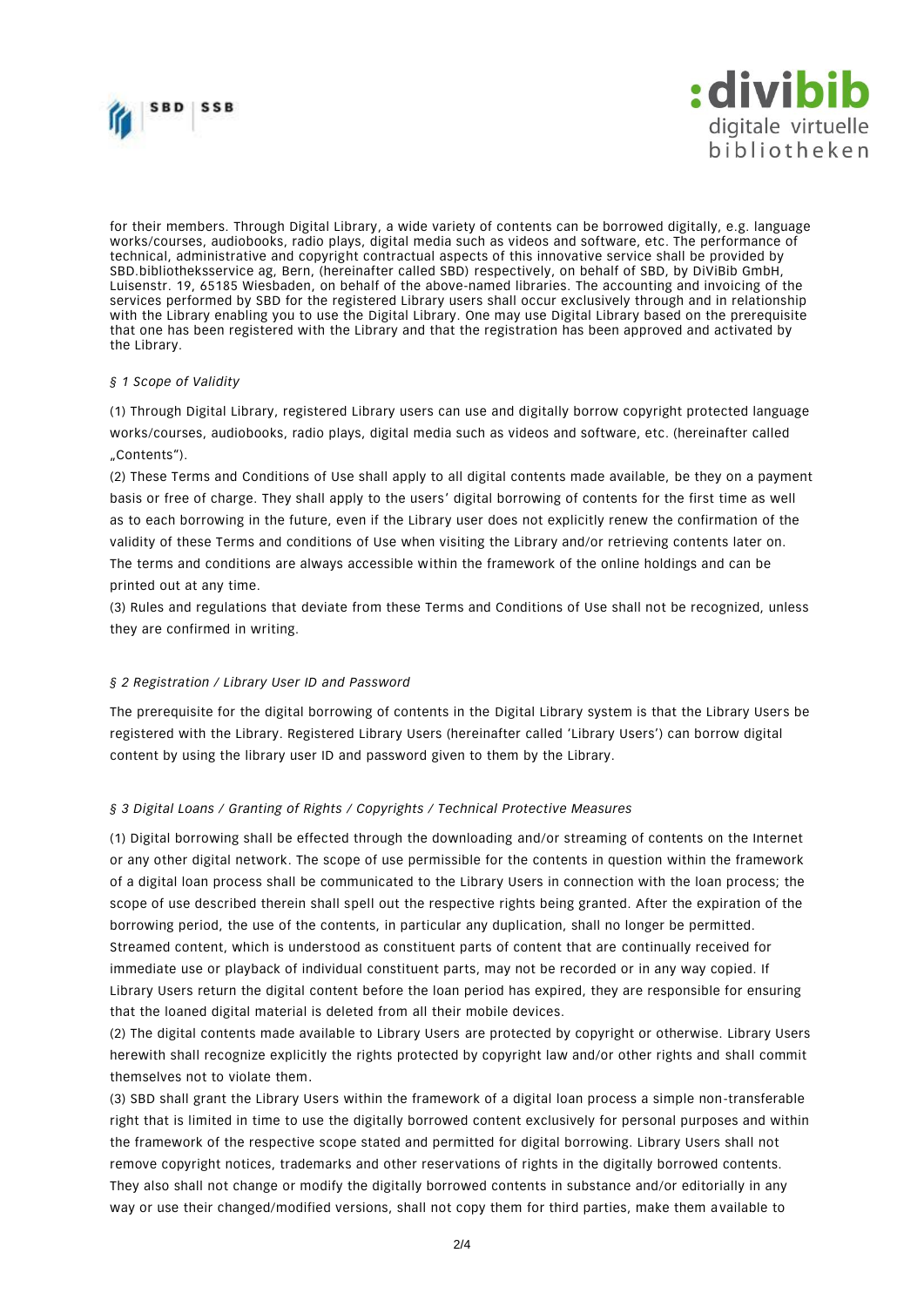



and/or transmit them to the public, put them on the Internet and/or on other networks on a payment basis or free of charge, replicate them, resell them and/or use them for commercial purposes. Any reassigning and/or sublicensing of the rights to third parties is explicitly prohibited. The granting of the rights shall be effected with the completion of the download and/or is restricted to the enabling of the continual reception of constituent parts for immediate use or playback of individual constituent parts (streaming) without granting the right to record or in any way copy the streamed content. Furthermore the right to use the content ends when the digitally loaned content is returned before the loan period has expired. The Library Users are not entitled to use the content after the loan period has expired unless they have renewed the loan period. (4) In order to prevent unauthorized duplications of the digitally loaned contents, SBD shall employ technical protective measures and/or information required for the safeguarding of rights, such as DRM systems and digital watermarks. Library Users are prohibited from circumventing the technical electronic protective measures used and are forbidden from removing or altering the information required for the safeguarding of rights.

(5) In particular, Library Users are prohibited to use Robots, Spiders, Crawlers and/or other automatized programs for the purpose of ongoing or timely limited browsing, indicating and/or digital borrowing/ retrieving/ downloading/ streaming of the contents (misuse). Digital borrowing and returning of the contents shall be initiated/conducted by the individual Library User as natural person in each singe case. A misuse in the sense of sentence 1 also is given if the Library User digitally borrows the contents with the intent of damaging. This is in particular the case, if the digital borrowing exceeds the purpose of the exclusive personal use in the authorized scope that is communicated to the Library User in the course of each digital borrowing process, or if the digital borrowing is intently effectuated for the purpose of damaging (in particular but not limited to a financial damage) SBD and/or divibib and/or the Library User's library.

# *§ 4 Technical Requirements*

In order to be able to use Digital Library, Library Users shall have appropriate online technology tools at their disposal and obtain access to electronic services and media, in particular to the Internet, at their own expense and risk. They shall adapt themselves to the changing technical standar ds on the Internet and Digital Library at their own expense.

#### *§ 5 Right of Revocation*

There shall be no right of revocation with respect to the digital borrowing of digital contents (downloading or streaming of digital contents), as these are inherently not suitable for returns.

#### *§ 6 Warranty* Limitation

(1) Library Users shall be responsible for the selection of digitally borrowed contents. The use of Digital Library, in particular the downloaded, streamed and/or otherwise obtained contents in connection with the Library holdings, shall take place at the Library Users' own risk. Library Users shall be liable for any damage to their computer system and/or other technical devices employed for using Digital Library, and also Library Users shall solely be liable for any loss of data and/or for other damages due to the download and/or other transactions in connection with the holdings.

(2) The Library holdings shall be presented as deemed appropriate in each respective case and with the proviso of availability. All specifications, reproductions, technical data, and descriptions of size and performance that are to be found on the website shall be purely informal. SBD shall strive for accuracy in the representations, but shall accept no responsibility for them. Neither shall SBD warrant that the holdings fulfill the demands of the Library Users and that they shall be available without interruption at all times in a timely